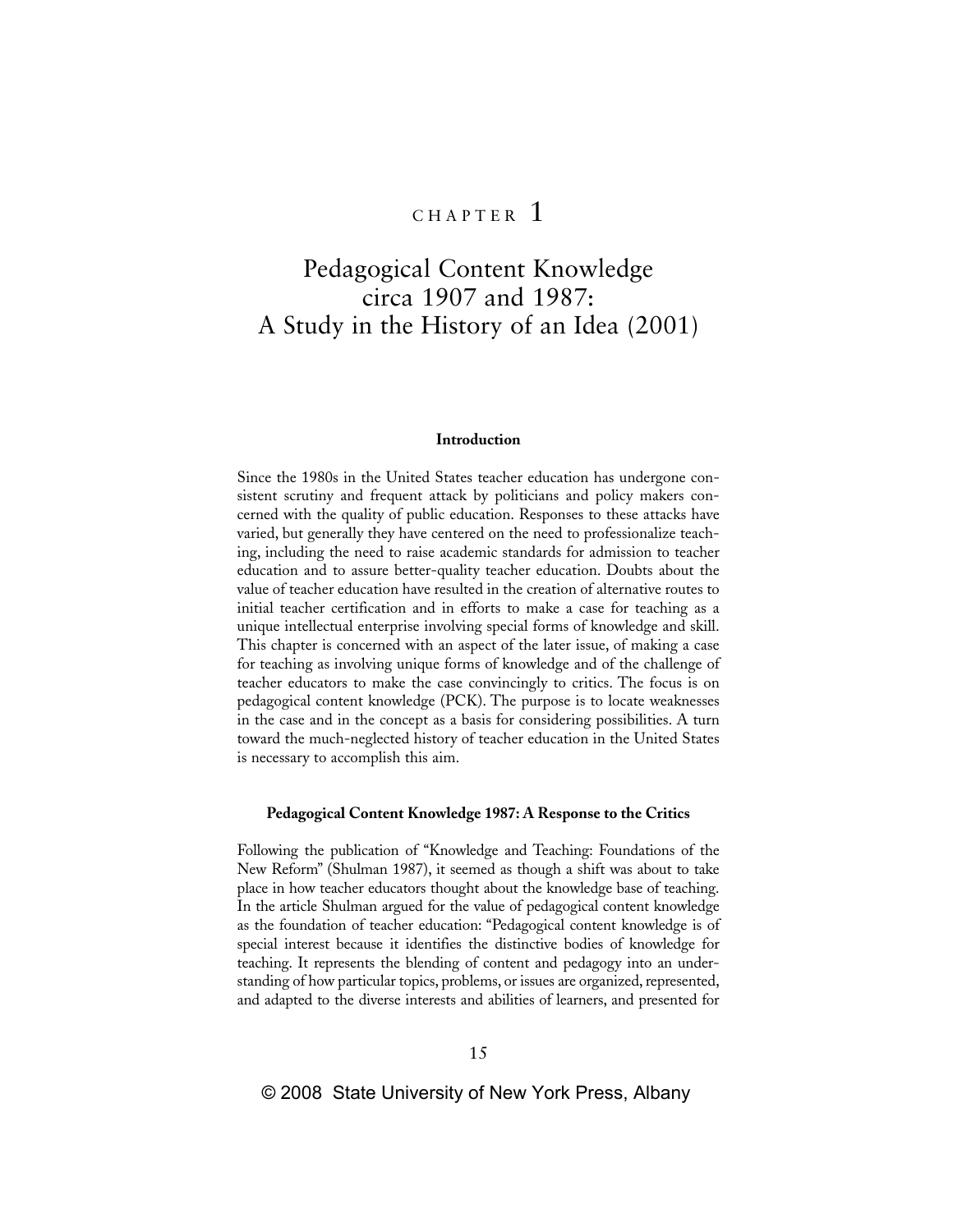instruction. Pedagogical content knowledge is the category most likely to distinguish the understanding of the content specialist from that of the pedagogue" (1987, 8). Pedagogical content knowledge is concerned with how teachers reason pedagogically.

The timing of Shulman's article could not have been better, and quickly pedagogical content knowledge slipped into teacher educator rhetoric. Teacher educators were eager for a more adequate response to the growing criticism of teacher education and for a better means of supporting arguments for teaching as a profession. As Shulman noted, several reports of the period (Holmes Group 1986; Carnegie Forum on Education and the Economy 1986) argued that better schools would follow teacher professionalization. The problem was that the "advocates of professional reform base their arguments on the belief that there exists a 'knowledge base for teaching'—a codifiable aggregation of knowledge, skill, understanding, and technology, of ethics and disposition, of collective responsibility—as well as a means for representing and communicating it.... The rhetoric regarding the knowledge base, however, rarely specifies the character of such knowledge. It does not say what teachers should know, do, understand or profess that will render teaching more than a form of individual labor, let alone be considered among the learned professions" (Shulman 1987, 4).

The attack on teachers and teacher educators was intense, scathing, at the time. Starting with *A Nation at Risk*, "The Commission found that not enough of the academically able students are being attracted to teaching; that teacher preparation programs need substantial improvement. . . . Too many teachers are being drawn from the bottom quarter of graduating high school and college students. The teacher preparation curriculum is weighted heavily with courses in 'educational methods' at the expense of courses in subjects to be taught" (National Commission on Excellence in Education 1983, 22). Release of the report was page A1 news across the United States: "Mediocre education puts the nation at risk" (Deseret News, April 30, 1983, A1). Teachers and teacher educators felt the sting and rebuke. Centering its case on the need to professionalize teaching, the Carnegie Forum on Education and the Economy argued in *A Nation Prepared: Teachers for the 21st Century* that standards needed to be raised: "Teacher education must meet much higher standards. The focus must be on what teachers need to know and be able to do. Raising standards for entry into the profession is likely to give the public confidence that the teachers they hire will be worth the increased salary and worthy of the increased autonomy we advocate. These policies will most certainly fail, however, if the education of teachers is not greatly improved. Otherwise, new teachers may be unable to perform up to the new expectations" (1986, 69).

Teacher educators seemed to respond to the challenge to teacher education in *Tomorrow's Teachers: A Report of the Holmes Group* (1986). The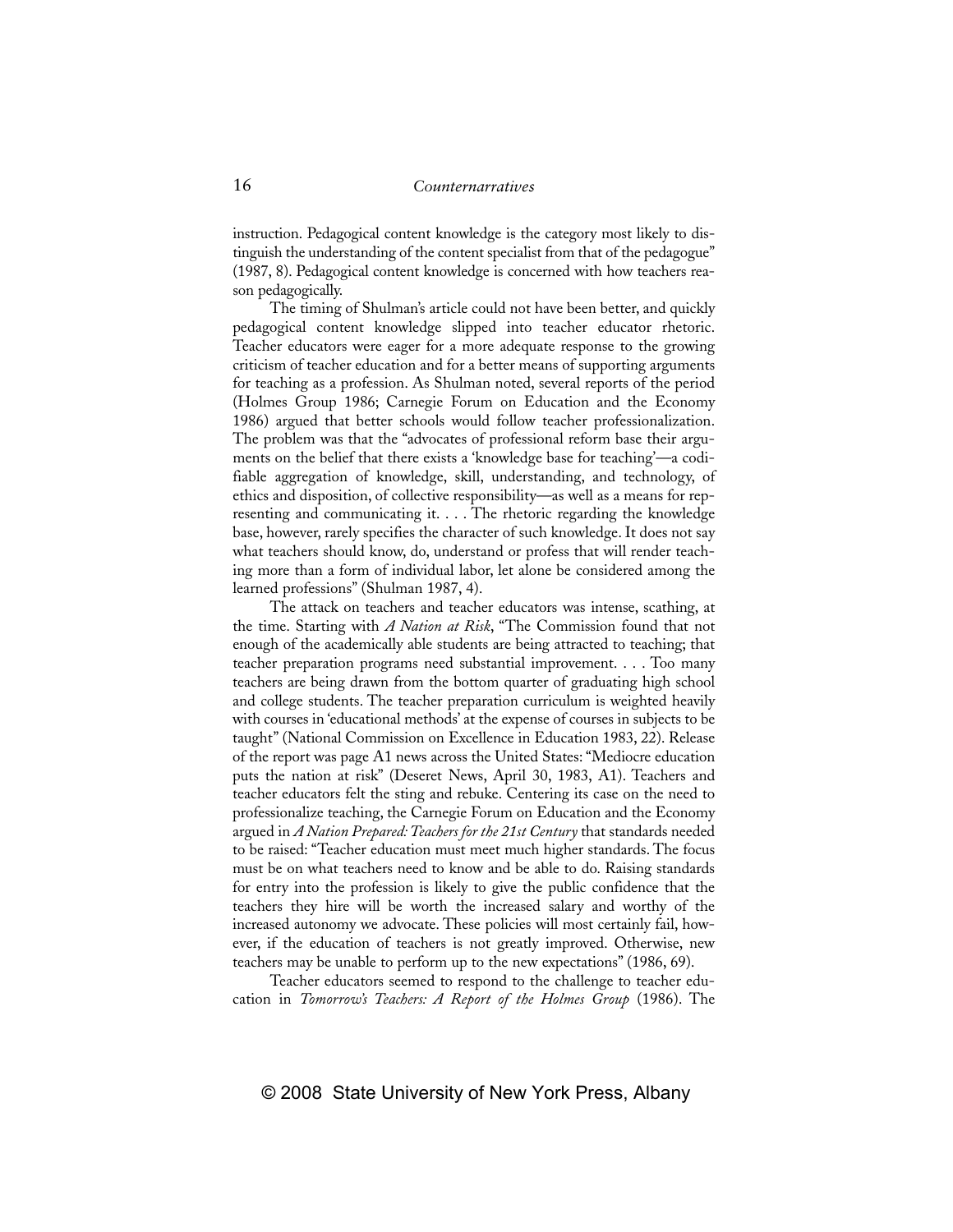Holmes Group was no ordinary group of teacher educators: "We write as members of the Holmes Group, a consortium of education deans and chief academic officers from the major research universities in each of the fifty states" (3). Again, the argument was that the solution to the education ills of America was to professionalize teaching. A central component of this effort was to improve the intellectual quality of teacher education. The finger of blame pointed inward: "Unhappily, teaching and teacher education have a long history of mutual impairment. Teacher education long has been intellectually weak; this further eroded the prestige of an already poorly esteemed profession, and it encouraged many inadequately prepared people to enter teaching" (1986, 6). Part of the solution to low status was to do away with all education majors in favor of academic majors and minors for all teachers, elementary educators included. This suggestion was the basis for arguing that a fifth year was necessary for initial teacher licensure. The Holmes Group further argued that methods courses needed to be replaced with subject-specific pedagogical courses: Future teachers need to "study the subjects they will teach with instructors who model fine teaching and who understand the pedagogy of their material" (1986, 16). Thus the stage was set for a reconsideration of the nature of teacher knowledge in the quest for status and security within higher education. Enter PCK. In the broadest outline, this story is an old one of teacher educators responding to perceived threats, as will be discussed in the sections that follow.

#### **Historical Context**

During the later half of the nineteenth century and the first quarter of the twentieth, normal schools developed and eventually assumed the major role for educating elementary teachers in the United States. Initially these were narrowly vocational schools, but as demographics changed and expectations for teachers grew, their educational offerings expanded to include greater emphasis on general education and disciplinary knowledge. In many parts of the country, particularly within rural America, normal schools were the only avenue available for education beyond the early grades. At the time colleges and universities had little interest in educating elementary schoolteachers. However, as enrollments in secondary schools exploded shortly after the turn of the century, increasingly university administrators recognized the potential for greater resources and for greater student enrollment if they developed teacher education programs. Reviewing the history of the normal school from a participant's perspective and as one of its champions, Charles Harper of the State Normal University in Normal, Illinois, wrote of the battle that was waged between normal schools and colleges and universities over teacher education: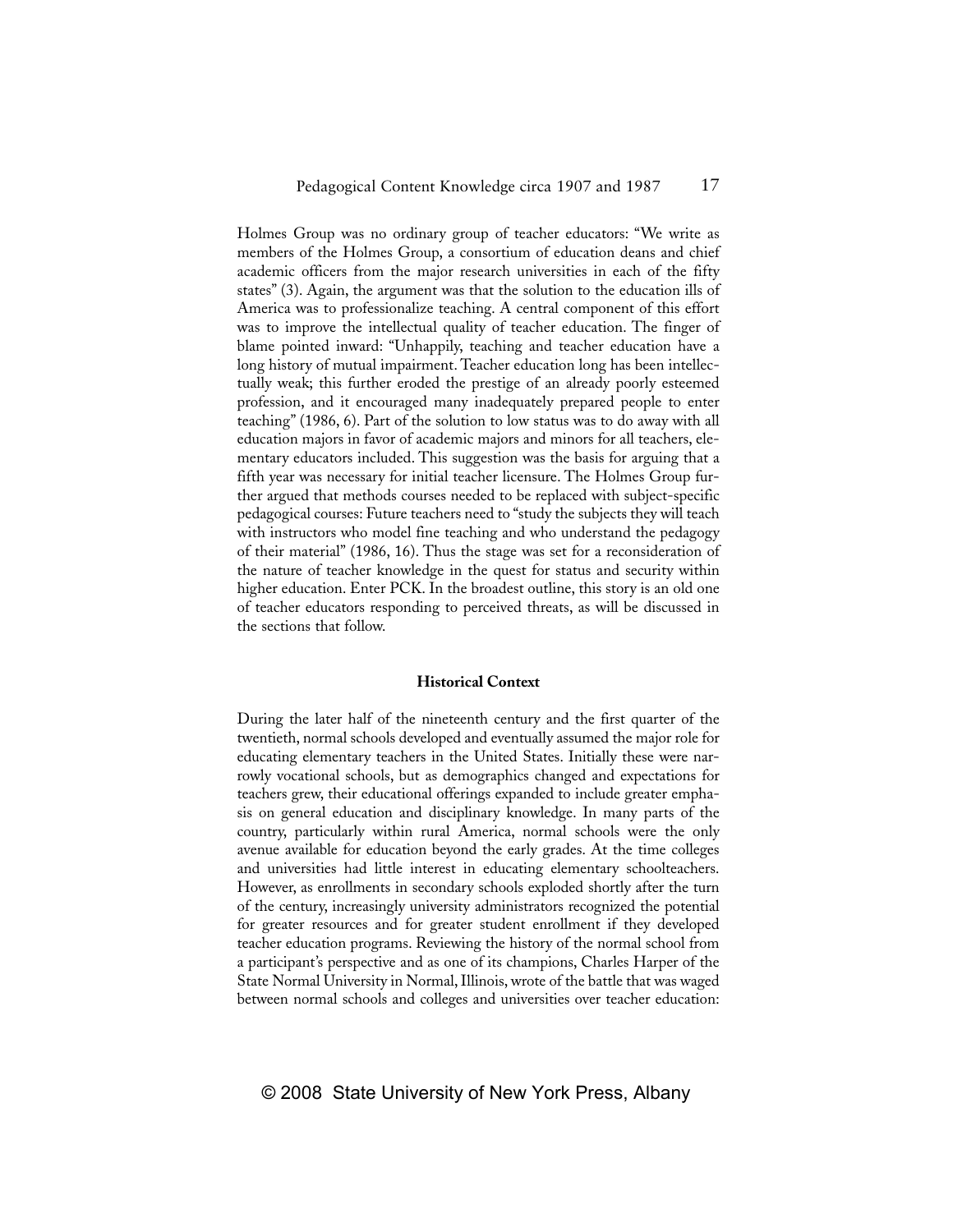"The struggle was purely a defensive one. It was a vigorously fought movement to maintain what had been won—that is, the right to serve the public schools by the preparation of any and all kinds of teachers needed by these schools.... The struggle on the part of the teachers colleges was to avoid being sidetracked by the growing power of the state universities and other strong colleges and universities" (Harper 1939, 129–30). The "danger," he wrote, was that the "newly recognized teachers colleges [that replaced the normal schools] . . . [would end up] aping the liberal arts colleges and thereby los[e] their distinctive characteristics upon which the state teacher-education institutions were originally founded" (ibid.).

Anticipating the criticism of *A Nation at Risk* and *Tomorrow's Teachers*, the attack on normal schools was based on the view that "normals were merely schools of 'methods' and did not stand for scholarship" (Harper 1939, 131). On the contrary, Harper argued, the normals emphasized "mastery of subjectmatter" [*sic*], second only to the "ideal of social service" (ibid.). What Harper did not say, perhaps because he did not realize it, was that the battle was already lost. Seeking to share responsibility for educating secondary teachers brought with it direct comparison with the academic standards of colleges and universities and, just as Harper feared, an embracing of those standards by teacher colleges inevitably followed.

#### **Pedagogical Content Knowledge at the Turn of the Century**

Walter Scott Monroe identified 1907 as a turning point in the history of teacher education, "a 'banner year' in the discussion of teacher education" (Monroe 1952, 203). "By 1907 most of the larger institutions and some of the smaller ones had established a 'department of education' and in a few cases a college of education" (ibid., 205). Teacher education had achieved a muchwelcomed beachhead in colleges and universities. But, Monroe observed, their foothold was tenuous: "The establishment of such provisions for the professional phase of teacher education does not necessarily reflect general approval of including technical-professional study . . . within the work for the baccalaureate degree" (ibid.). Despite the strong support of electives by the Committee of Ten (1894) of the National Education Association (NEA) and of Charles Eliot, committee chair and president of Harvard University, based on the view that most subject areas had disciplinary or liberal education value, education courses remained suspect. Defending the Committee of Ten report, Eliot wrote: "To master one subject so as to be able to give both elementary and advanced instruction in it is for the teacher himself a deep source of intellectual enthusiasm and growth. Real scholarship becomes possible for him, and also a progressive intellectual expansion through life; for only progressive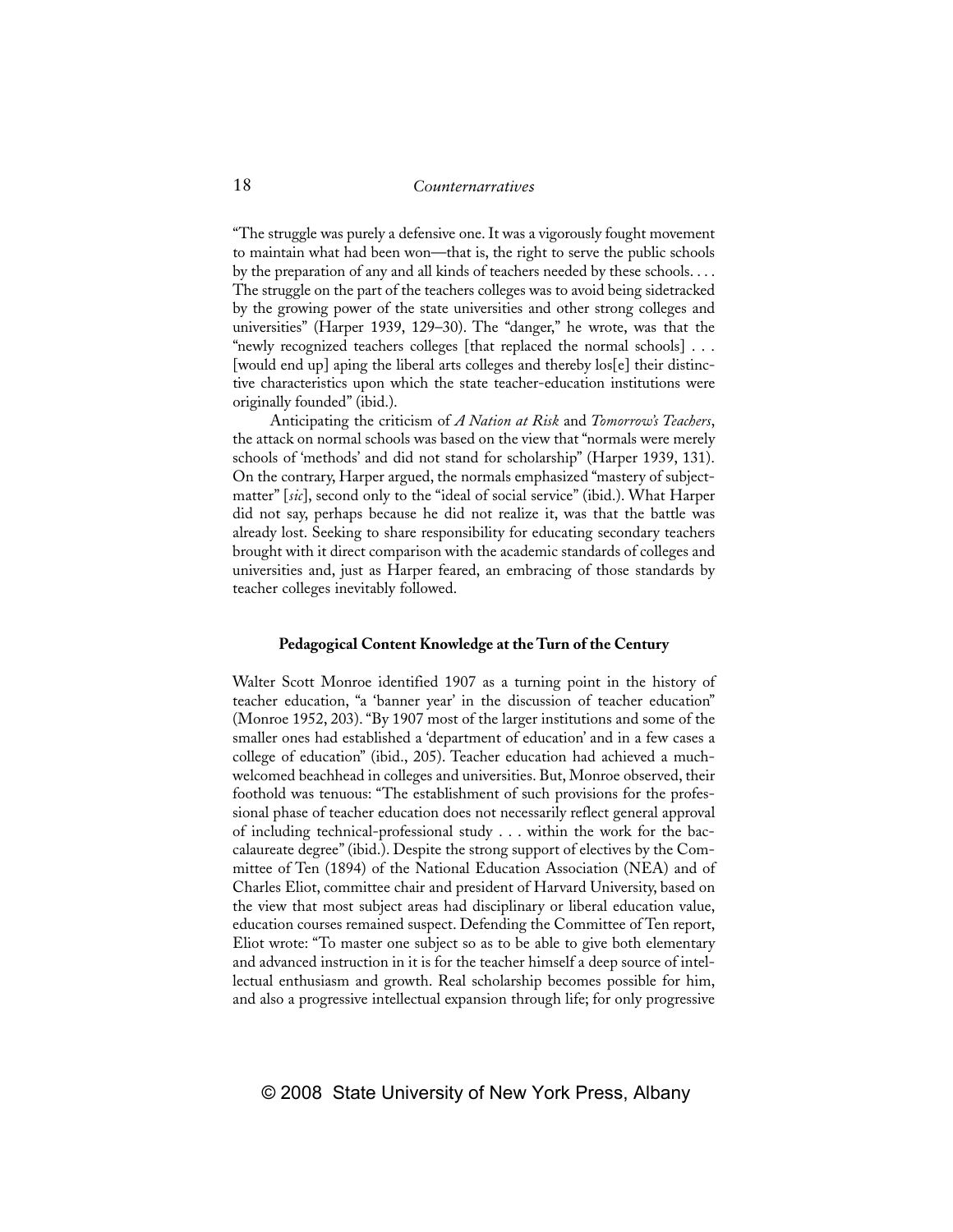scholars can maintain for many years the mastery of even a single subject.... Toward effecting this great improvement, two important measures are the elevation of normal schools, and the creation, or strengthening, of educational departments in colleges and universities" (Eliot 1898, 331–32). Thus one way of improving the academic preparation of teachers was, according to Eliot, for the nation's colleges and universities to support teacher education and thereby elevate the quality and liberalize the curriculum.

Several speakers at the 1907 conference of the NEA focused attention on the content of teacher education, specifically secondary teacher education, which was the turf both colleges and normal schools hoped to homestead. Perhaps unwittingly, several of the speakers built upon the view of content introduced by S. S. Parr in 1888, then president of the NEA Department of Normal Schools, at that year's national convention. Among the qualifications of an effective teacher, Parr argued, was "the teaching-knowledge which is derived from viewing the various subjects in the order fixed for them by their nature and by that of the mind which acquires them" (Parr 1888, 467–68). Parr stated:

An analysis of the process of teaching shows that there is a special knowledge in each subject that belongs to instruction. This is quite distinct from academic knowledge. It differs from it in purpose, in its relation to the facts of things, and in the mode by which it is obtained. The ideas of an academic subject are arranged in an order which is determined by their own relations. The order of the same ideas, when they are arranged for teaching, is determined by their relation to the learning mind. The purpose of academic knowledge is acquaintance with series of beings in the order of the necessary dependence. The purpose of teaching-knowledge is acquaintance with the processes of the learning mind in the order of mastery. (1888, 469)

Thus Parr helped plant the seeds of PCK: "There is a special knowledge in each subject that belongs to instruction." When ideas are "arranged for teaching [their order] is determined by their relation to the learning mind." It is John Dewey's conception of this difference between the logical and the psychological organization of subject matter that is best remembered, not Parr's. Despite finding support in Dewey's distinction between the psychological and logical organization of subject matter discussed in *The Child and the Curriculum* (1902), the seeds did not grow. At the time other issues demanded the attention of teacher educators, not the least being the struggle for legitimacy, and the case for legitimacy was to be made in traditional academic terms, not in terms of the uniqueness of the content and task of teacher education. This was no time for a radical idea, one that raised questions about the value of traditional academic studies for teaching.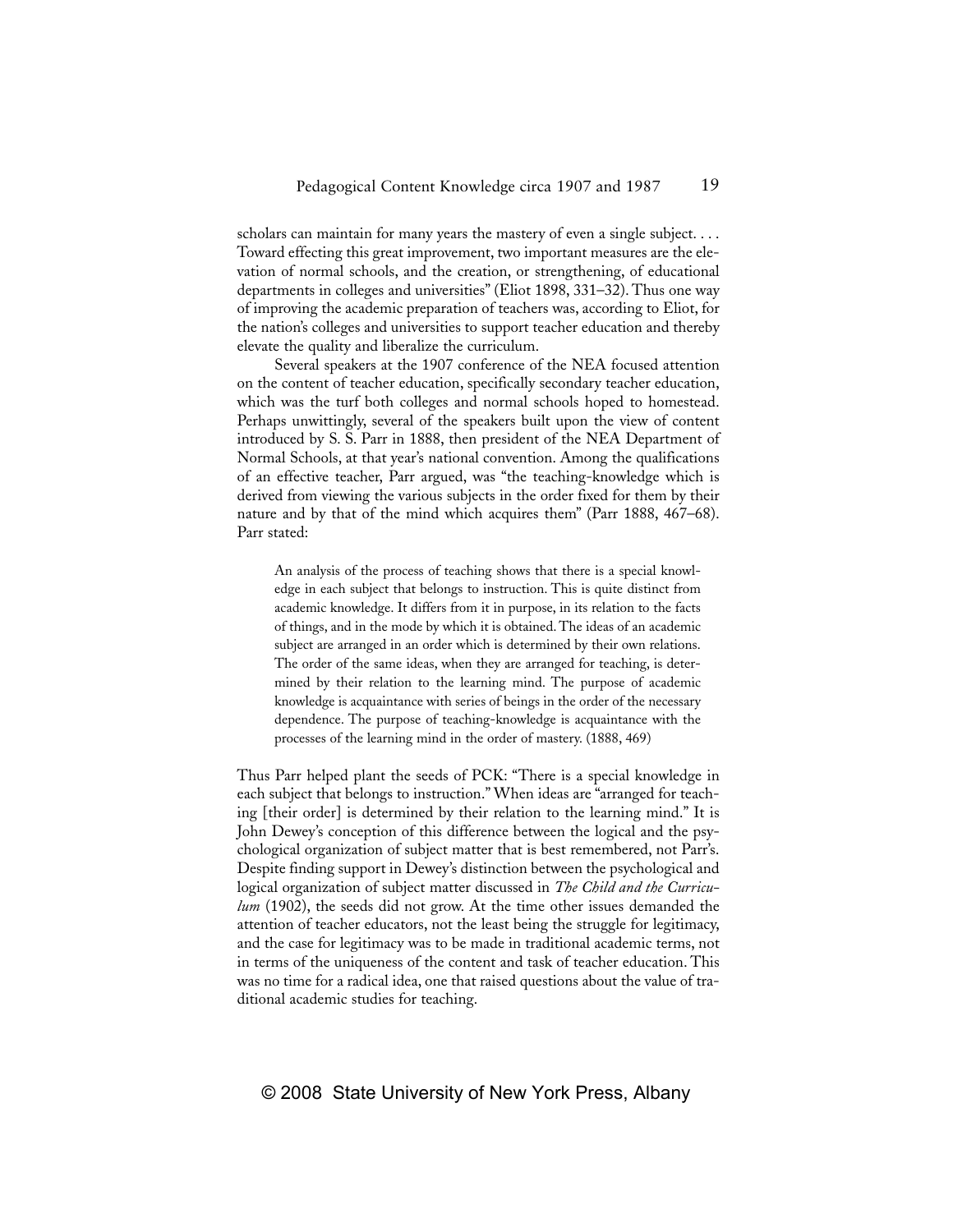#### 20 *Counternarratives*

Several speakers at the 1907 conference addressed the issue of the "professional preparation of high-school teachers." Many noted that college graduates who lacked pedagogical training did not know how to manage classrooms or work with children effectively. In particular, they "fail to get the pupil's point of view. They do not," Straton Brooks, superintendent of schools for Boston, Massachusetts, stated flatly, "see the subject taught as the pupil sees it. A large majority of them give greater attention to the logical development of the subject than to the development of the logical powers of the pupil. This is due to the fact that the training of these teachers has been largely, if not wholly, academic, and that their professional training, if any, has been incidental and superficial. Academic training, as here used, means the study of the subject for the sake of mastering it as a subject in its logical and epistemological relations, while professional training, as here used, means the study of the subject with reference to its adaptability to use as an instrument for developing and training the mind of the pupil. . . . To the extent that academic study of any subject prepares a teacher to use that subject as an instrument of child development it is professional in its result" (1907, 547). Brooks went farther and charged: "Professional training [of this kind] cannot be conducted with any high degree of success under the direct domination and control of the regular college or university faculty. The attitude of the college professor is properly and necessarily academic. His attention both as a student and teacher has been so long turned exclusively to the academic side that the case is rare indeed that he is competent to offer professional instruction of even medium quality, yet he is seldom conscious of this and looks with contempt and suspicion upon the efforts of the department of education to discuss how to teach a subject about which it knows academically so much less than he does; nor does he look with favor upon allowing another department to teach in any way a subject that belongs to his department" (ibid., 551).

The majority of the speakers appear to have agreed with these charges, including George Luckey, professor of education at the University of Nebraska: "Scholarship alone is not sufficient no matter how thoro [*sic*] and extended it may have been." The teacher, Luckey argued, must know the disciplines from the "learner's standpoint" as well as the teacher's (Luckey 1907, 589–90). Most speakers seemed to feel acutely the disdain in which teacher education was held by professors of the arts and sciences, although they noted improvements and gave as evidence the founding of a College of Education that year at Ohio State University and earlier a Department of Education at Harvard University.

Paul Hanus sought a middle position, one consistent with his standing as professor of education at Harvard. Hanus also wanted to professionalize academic content. Following a spirited and detailed argument for scholarly attainment as a basic teaching requirement, including "superior attainments in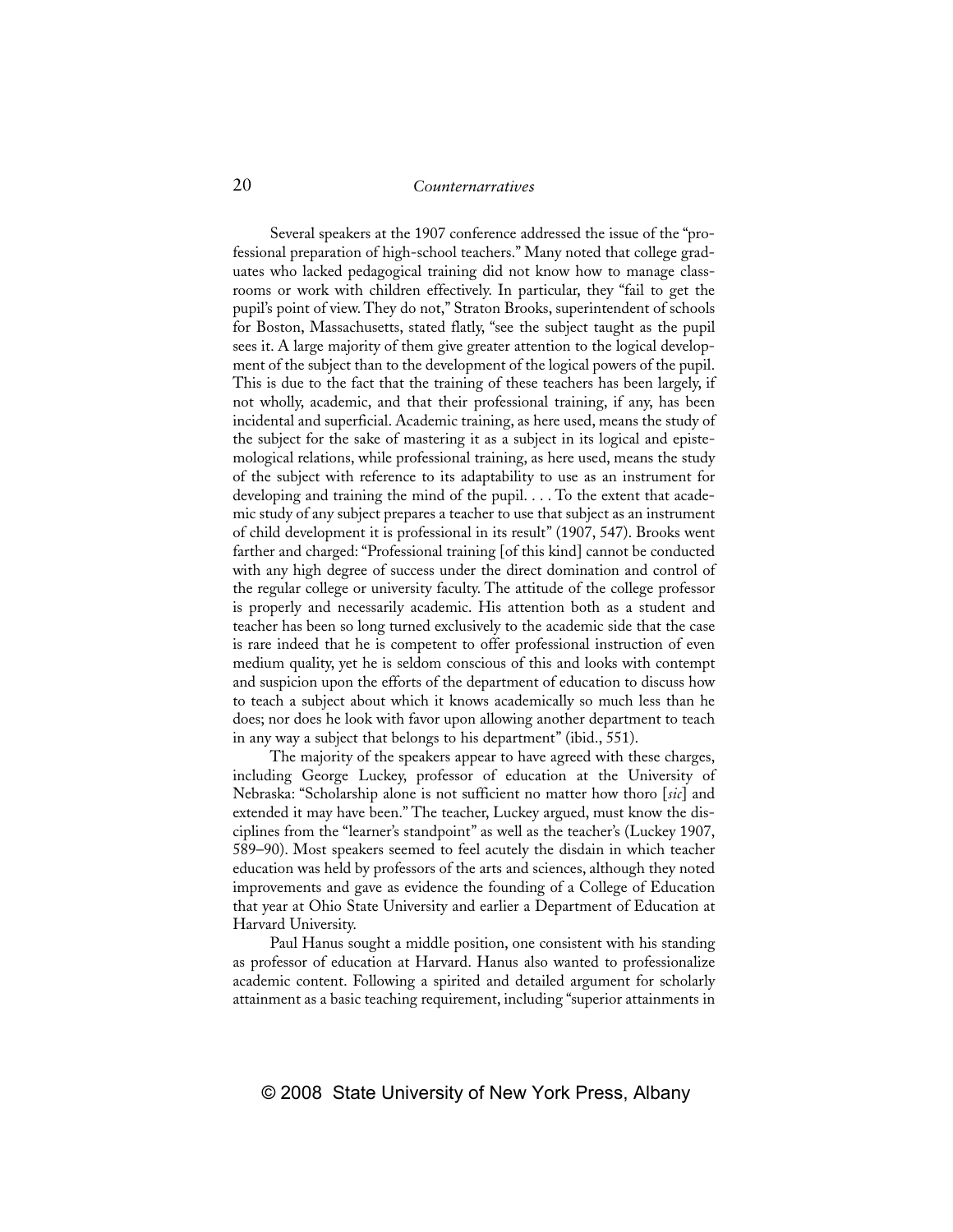some one field of human learning" (Hanus 1907, 564), Hanus stated: "My point is, once more, that the teacher is not merely a scholar, important as scholarship is. To be available for teaching purposes, scholarship must have been acquired or at least overhauled from the teacher's point of view. The scholar must possess his scholarship in a new way. He must examine it with a view to attaining a clear conception of the *educational resources* of his specialty and an equally clear recognition of its limitations" (1907, 571, emphasis). Hanus's argument would later be echoed in the first Holmes Group report and would be used to support the view that even elementary education teachers should possess academic majors and minors for teacher certification.

There were dissenters. Frederick Bolton, professor of education at the State University of Iowa and a former normal school faculty member, had no sympathy for the normal school except as a place to train elementary school teachers. Arguing for development of a science of education, Bolton stated:

The high-school teacher needs, above all, a broad outlook upon life, deep and thoro [*sic*] scholarship, and liberality of attitude which is best promoted by the university atmosphere. The normal school, with its ten-weeks' courses and ceaseless flitting about, its many exercises per day, the constant emphasis upon method rather than content, the excessive attention to the little details such as are largely necessary in training the immature and those who are to deal with details of elementary work, all militate against sound scholarship and liberality of mind. Most normal schools are so organized that students are admitted from the country school. These students are in constant contact with the most advanced. This necessitates leveling down to the plane of the most immature. The only place where the science of education can be adequately taught is in the university or in the few colleges. (Bolton 1907, 611–12)

Bolton looked toward Germany as his model where secondary school teachers were all university trained and where "critical, academic, and professional scholarship are absolute prerequisites to teaching in the secondary schools. No deviations are allowed" (ibid., 615). Certainly there was no "flitting about" in German universities.

Teacher educators were sharply divided. Charles Judd of the University of Chicago saw only danger in allowing normal schools to engage in the education of secondary teachers. Supporting Bolton's position, Judd argued that it was only in a college setting that intending teachers could master the "higher branches" of the disciplines without which they should not be allowed to teach ( Judd 1907, 582). Judd's position was clear: "The most essential requirement for the preparation of a high-school teacher is elaborate training in the subject to be taught. This should extend into the higher branches of the subject . . . to a sufficient extent to make the student reasonably independent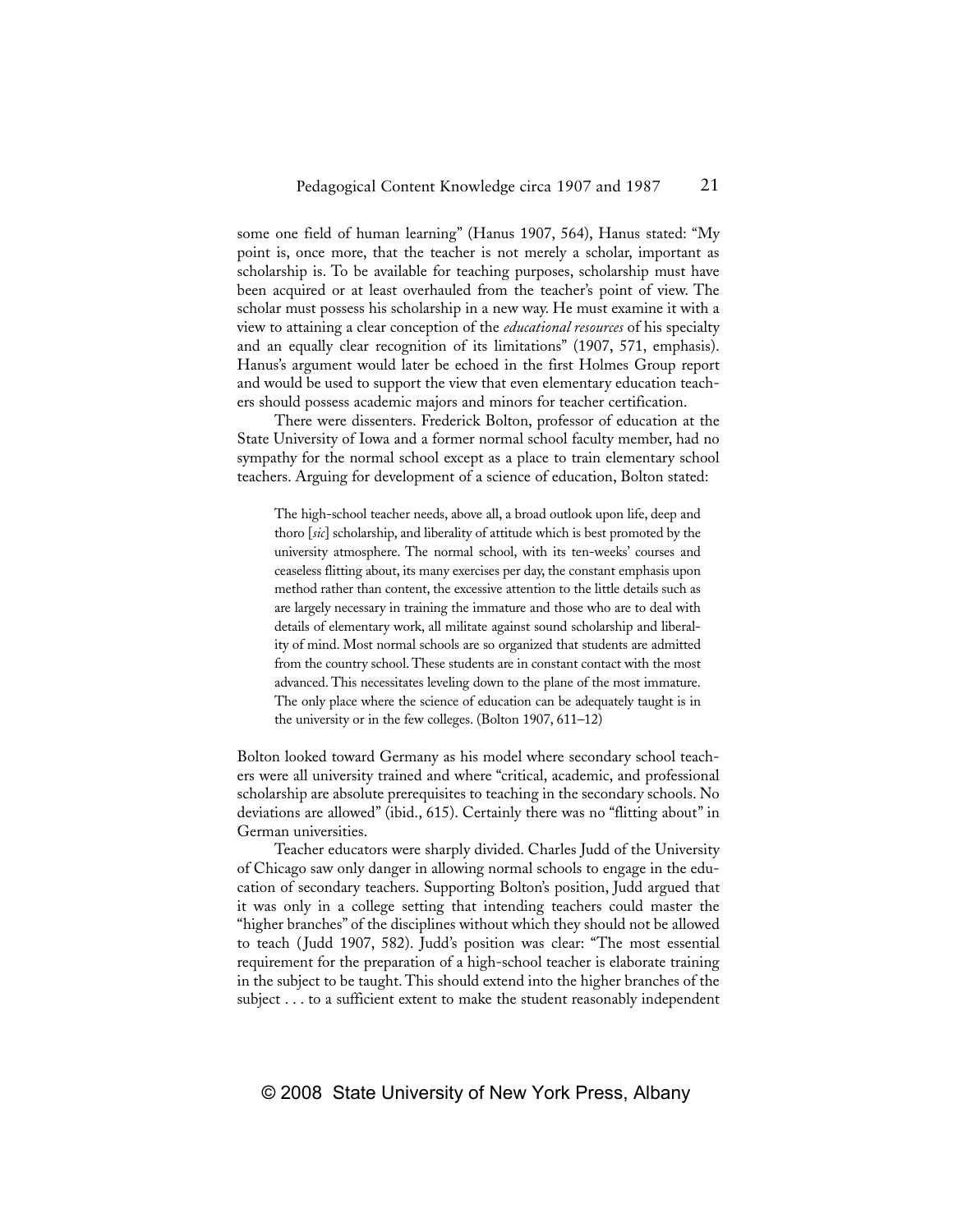in his judgement of authorities upon that subject" (ibid., 587). In Judd's view, high schools and colleges had similar academic responsibilities.

All speakers agreed that high school teachers needed a thorough education in the disciplines, but they disagreed about what this meant and about what institution was in the better position to provide it. Judd and Bolton made the case for the colleges and universities. Joseph Hill, of the State Normal School at Emporia, Kansas, perhaps best articulated the case for the normal school and in so doing presented a view of what the normal school must become if it was to find and then maintain a central place in secondary school teacher preparation.

[The normal school] cannot have a narrow scope or a restricted curriculum. . . . Its work is not primarily the academic preparation of the highschool instructor, tho [*sic*] it can legitimately and must . . . lay an adequate foundation for his pedagogic training. That training it can give in a favorable atmosphere and under conditions that nowhere else exist. The normal school must emphasize thoroness [*sic*] in academic training. The students need a living contact with the subject-matter of instruction. He must acquire the facts, grasp the import of the principles, see clearly the relations, but before he is prepared to teach, he must not only have been thru [*sic*] a subject, but around it, must have looked down upon it from above and looked back upon it from beyond, must have reviewed it, not as a subject but as a process, must have seen it grow again in his own mind as he would have it grow in the minds of others. . . . It must be at once a school of educational experiment and practice. . . . For such a work the model or practice school is the laboratory. . . . In its own field it must be a field of research, [but] not in all lines of science. (Hill 1907, 717–18)

The views of these and other educators of the time can be placed on a continuum moving from courses taught strictly from a mastery of the discipline point of view, through a middle position where content remains the same but is presented in relationship to instructional problems perhaps through a special methods course, to the view argued by Straton Brooks, that the subject must be learned by the intending teacher but from the viewpoint of how a child best learns. The second but most especially the third position is represented by pedagogical content knowledge, as Shulman argued eighty years later.

At first glance these positions seem to represent differences in institutional affiliation and in self-interest, but this conclusion masks as much as it reveals. The middle position was widely supported, and not only by normal school instructors. Like Paul Hanus of Harvard University, Burke Hinsdale, Professor of the Science and Art of Teaching at the University of Michigan,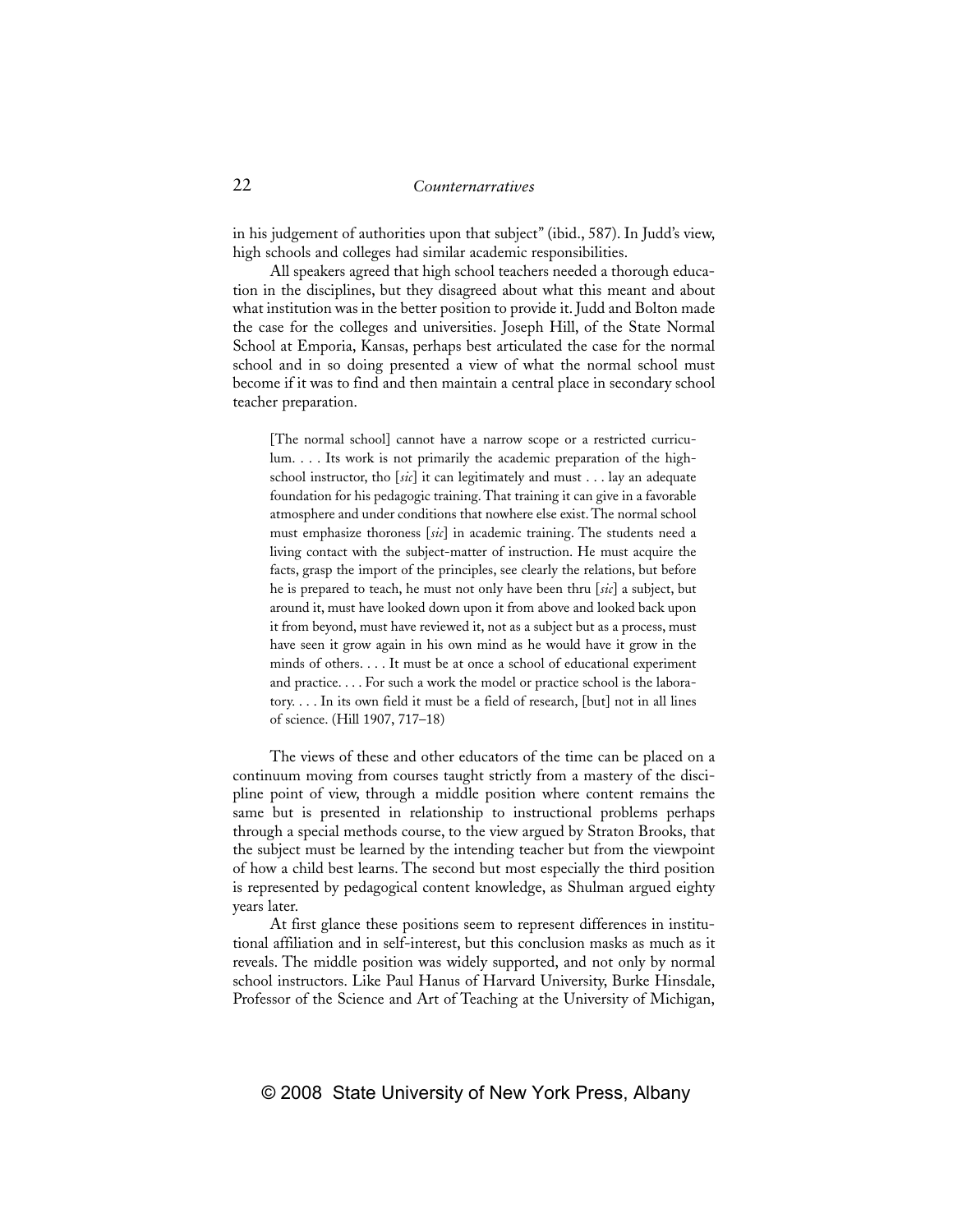championed this position: "The professor also seeks to represent, or at least to illustrate, the method of teaching the subject in the school, commonly dwelling more or less upon the peculiar difficulties that it presents" (Hinsdale 1910, 394). Among teacher educators who supported the middle position were those who sought to develop a science of education composed of instructional practices grounded in what were thought of as the laws of learning. While representing a significant step in the direction of PCK, and as such movement away from the understanding of the disciplines held by content area specialists, those who held this position did not support a full blending of content and pedagogy. Other issues stood in the way of such a radical redefinition of the right relationship between the disciplines and pedagogy, not the least among them being the low status of teacher education generally and the normal schools specifically.

#### **Debate Continues**

Debate continued well past the NEA convention of 1907, and new charges against teacher education were added to old ones. Reflecting a growing progressive spirit, Henry Suzzallo of Teachers College, Columbia University, at the 1913 convention charged that "bookishness" was a problem for educators and teacher educators. Those who held tightly to narrow academic purposes stood in the way of educational progress: "Hence the social world moves on, and the profession remains devoted to old knowledge and old needs preserved by the isolation of the school. When at last the school reacts against our overconservative [*sic*] traditionalism, the schoolmaster's devotions are likely to be caught by a new social demand more forceful than real.... The teacher's chief business is to intermediate between childhood and society. He must get children over into social life successfully else they will be failures. . . . Every teacher must acquire an interest in, and command over, the fundamental problems and purposes of modern social life thru personal contact with, and extensive study of, social affairs" (Suzzallo 1913, 366–67). As Suzzallo argued, new content was required for teachers to perform adequately in addition to what by then was the accepted standard fare: academic courses, history of education, educational psychology or child study, principles of education, special methods, observation, and, increasingly, practice teaching, mostly courses that would gain the begrudging approval of professors in the academic areas.

Despite broad agreement on the general outlines of teacher preparation, the distance between academic and professional courses remained and appears to have widened, as Monroe argued (Monroe 1952, 196). Pedagogical training, while increasingly accepted in colleges and universities, was supplementary, an add-on, to academic preparation. That teacher education was an add-on and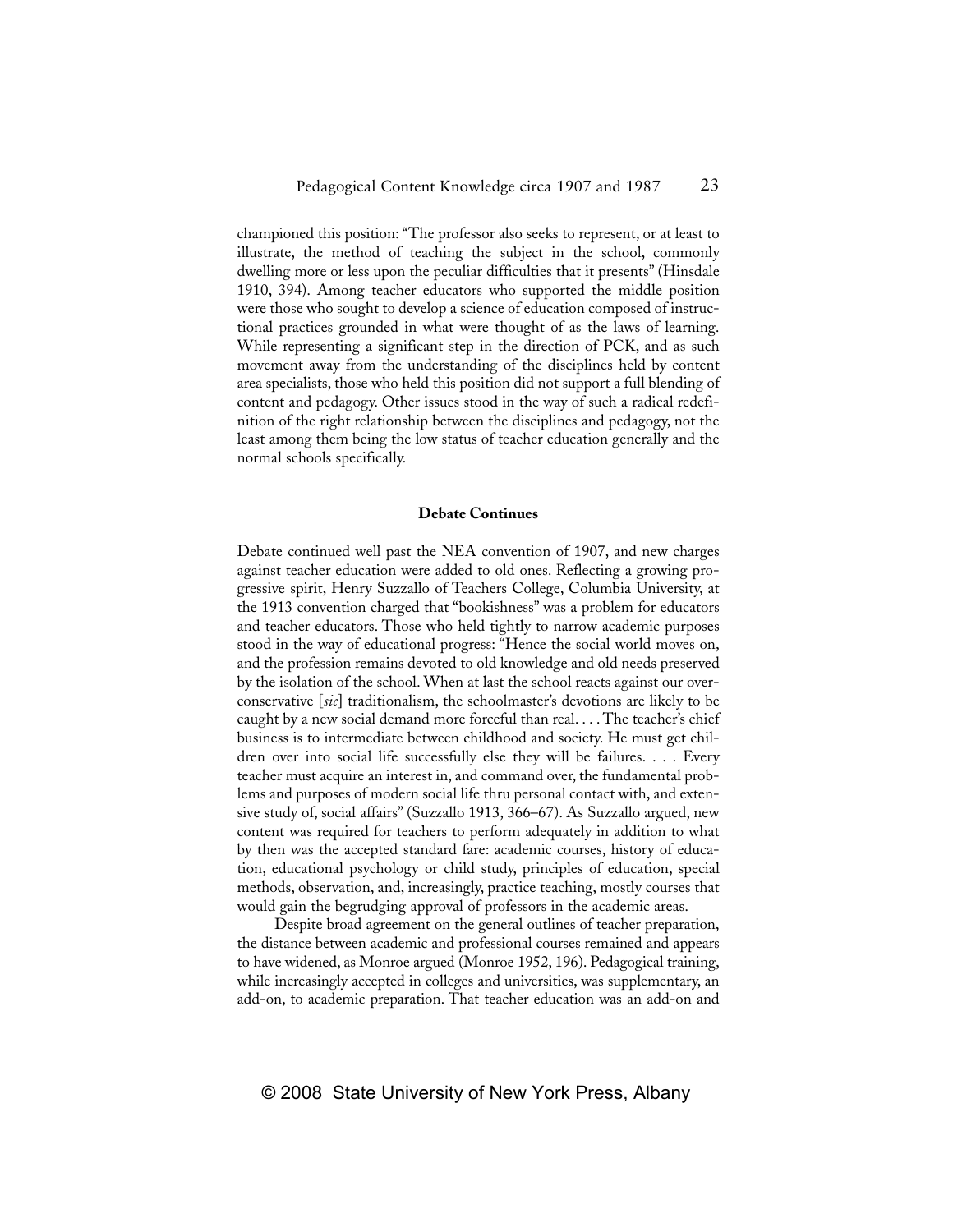had little if any effect on the work of the academic disciplines made it tolerable to professors in those disciplines. The lines separating pedagogical and academic content were drawn boldly and broadly. The belief persisted almost unchallenged that for secondary teaching, specialized academic preparation was the essential quality: "Graduation from college, which was generally regarded as an essential qualification, insured adequate general education and competent special knowledge of the subjects to be taught" (ibid., 201).

Teacher educators did not argue over the value of academic preparation. Their concern primarily was to establish the academic legitimacy and educational value of pedagogical studies. Most apparently accepted the uncomfortable position of teacher education on college and university campuses. There was remarkably little discussion of the aims of teacher education, something desired by Suzzallo; purposes were taken for granted (see Monroe 1952, 210–12). Only a few teacher educators sought to "professionalize" subject matter, as PCK was then known, and these may not have fully recognized the potential threat of their position to arts and science professors and their conception of teacher education had professionalizing of subject matter been taken seriously. But it generally was not.

After 1907 teacher educators continued periodically to discuss the "professionalization of subject matter," but there is little evidence that the concept was put into practice. Teacher educators were busy seeking to gain status within colleges and universities and working to better secure the position of the normal schools within the wider educational system and to gain greater legislative support and funding (ibid., 228). In a hostile educational environment, normal school educators diligently sought to establish their academic respectability. In so doing they increasingly came to mimic their competitors who greeted the pleas to professionalize content with suspicion and doubt, and in this they were supported by growing numbers of students who enrolled in the normal schools and teachers colleges with no intention of ever teaching. Academic departments like those established on college and university campuses became the norm, and gradually normal schools became teachers colleges that awarded degrees, engaged in research, and competed with established colleges and universities for students and faculty talent. In time, teacher education was marginalized even on former normal school campuses.

#### **A Determined Few**

Despite the turning tide, a few teacher educators continued to argue for the professionalization of academic subject matter. One was William Chandler Bagley, professor of education at Teachers College, Columbia University, and formerly a vice president and director of teacher training at Montana State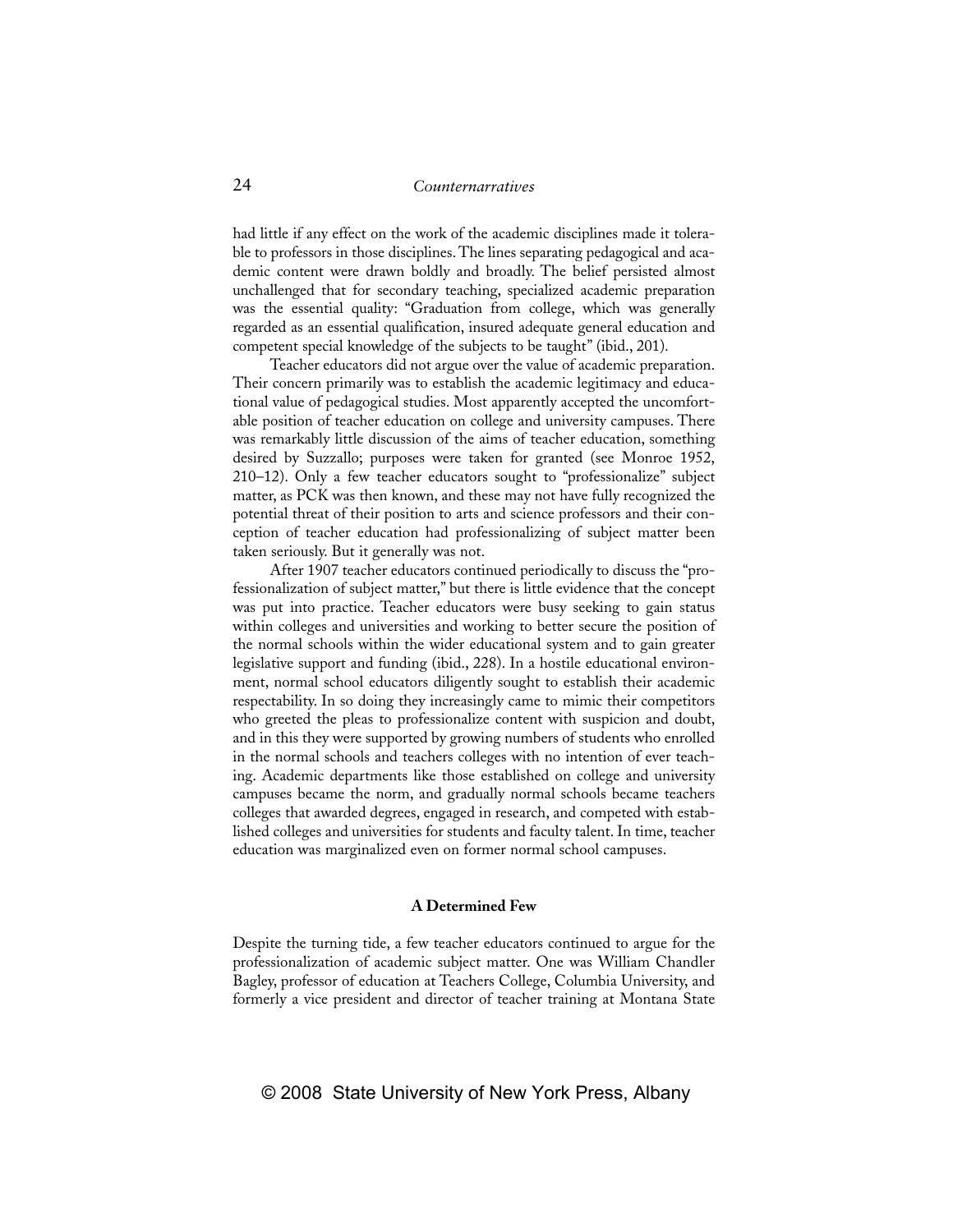Normal College. Speaking at the 1918 NEA convention, Bagley stated that he was "thoroly convinst [*sic*] that the sooner [educators] abandon the unfortunate distinction between the academic and the professional the better it will be for the welfare and ultimate success of our cause. That a house divided against itself cannot stand is as true of professional education as it is of government" (Bagley 1918, 230). He went on to describe what he thought necessary to reform normal schools, and thereby to reform teacher education:

The normal school of the future will lay much greater emphasis upon subjectmatter courses than it has done in the past and relatively less emphasis upon detacht [*sic*] and formal courses in psychology and educational theory . . . what I have in mind . . . is a rather fundamental reorganization of all our work with the professional end constantly in view. Everything that goes into the teacher-training curriculum should be admitted solely upon the basis of its relation to the equipment of the successful teacher. It must include scholarship of a very high order, but a unique quality of scholarship. Not only must the teacher know his subject, but, as we have said so often in defending the normal school from its critics, he must know how to adapt his subject to the capacities and needs of those whom he is to teach. . . . [Courses] are selected and taught with reference to the light that will throw upon the high-school teacher's problem.... Instead of holding a proud aloofness from the elementary- and high-school classes, the subject-matter instructor will be compelled by the very nature of his work to keep in the closest possible contact with the training school. ...[This] will do away very largely with the need of separate and often quite detacht [*sic*] courses in "special methods." . . . I have said that we should reorganize our professional work so that its general procedure will be from practice to theory, from cases to principles, from the concrete to the abstract, rather than the reverse. ...[The] teacher must have scholarship of a high grade but of a unique quality. This the professionalized subject-matter courses should furnish. (Bagley 1918, 230–33)

Later, Bagley succinctly restated his position in *The Professional Preparation of Teachers for American Public Schools*, a report written for the Carnegie Foundation for the Advancement of Teaching: "Mastery of method in a given material is after all little more than a clear consciousness of the way in which the material shapes itself most advantageously to the learner" (Learned and Bagley 1920, 231).

By this time, Bagley's was increasingly a lone voice. The National Survey of the Education of Teachers, published in 1933, "did not result in the impression that there was wide acceptance of the theory of professional treatment of subject matter, and an attempt to identify the 'concrete ways' of professionalizing the courses was not successful" (quoted in Monroe 1952, 303).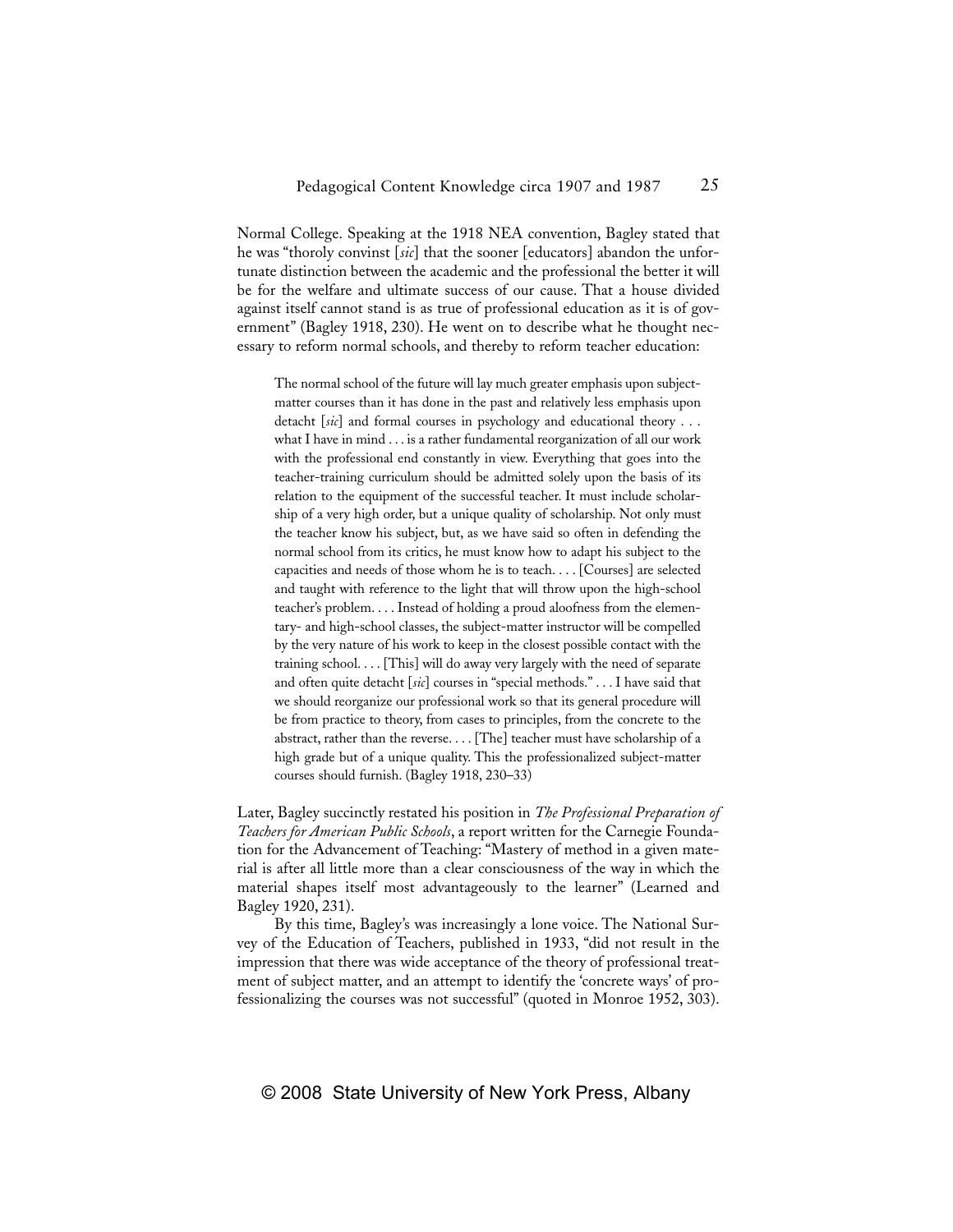Normal school presidents had anxiously sought the power to prepare secondary teachers, and they gained it, but at the cost of the uniqueness of their institutions (see Hall-Quest 1925). Nevertheless, criticism persisted. Doubts remained about the quality of the academic preparation of teachers, and concern was expressed that even when teachers appeared to have adequate academic preparation there was a tendency among school administrators to place teachers in subject areas they did not study (Douglas 1935).

#### **Then and Now: What Happened to PCK?**

The first attempts to create pedagogical content knowledge as a central component of teacher education, to professionalize subject matter, as Bagley characterized the challenge, failed for a variety of reasons, political, sociological, and conceptual. The second attempt may fail as well for similar reasons. Whether housed in a normal school, a teachers college, a liberal arts college or a university, professors of education felt vulnerable and enjoyed little status. Then, as now, they struggled to establish the legitimacy of their interests and the value of their contributions to students. Many institutions lacked a critical mass of teacher educators sufficient to marshal any sort of challenge to established views of learning to teach. Then, as now, even within the community of teacher educators, greatest status accrues to those who, as Goodlad (1990) has argued, distance themselves from the schools and from teaching practice. Such persons are historians, psychologists, anthropologists, and sociologists who happen to have an interest in education or schooling and are housed within education faculties. Sadly, curriculum studies is gradually becoming cultural studies on major research campuses across America, and curriculum issues have been given over to other concerns, critical pedagogy, for example. Emphatically these professors do not characterize themselves as teacher educators, who are to be avoided. Then, as now, the courses of these professors mimic those offered by their colleagues in the academic departments. The gulf Bagley wanted to bridge between academic and professional courses largely remains, and teacher educators are still divided.

The politics of higher education and the internal politics of teacher education doomed the first effort. Political issues remain lively and have become increasingly complicated as the playing field has shifted toward governor offices, state legislatures, and federal agencies quite unlike the commissions of the NEA that were dominated by educators, not businessmen and politicians. Teacher education remains in ill repute, but growing disillusionment with public education and the frequency with which teacher educators' interests now conflict with public educators' as both struggle for adequate funding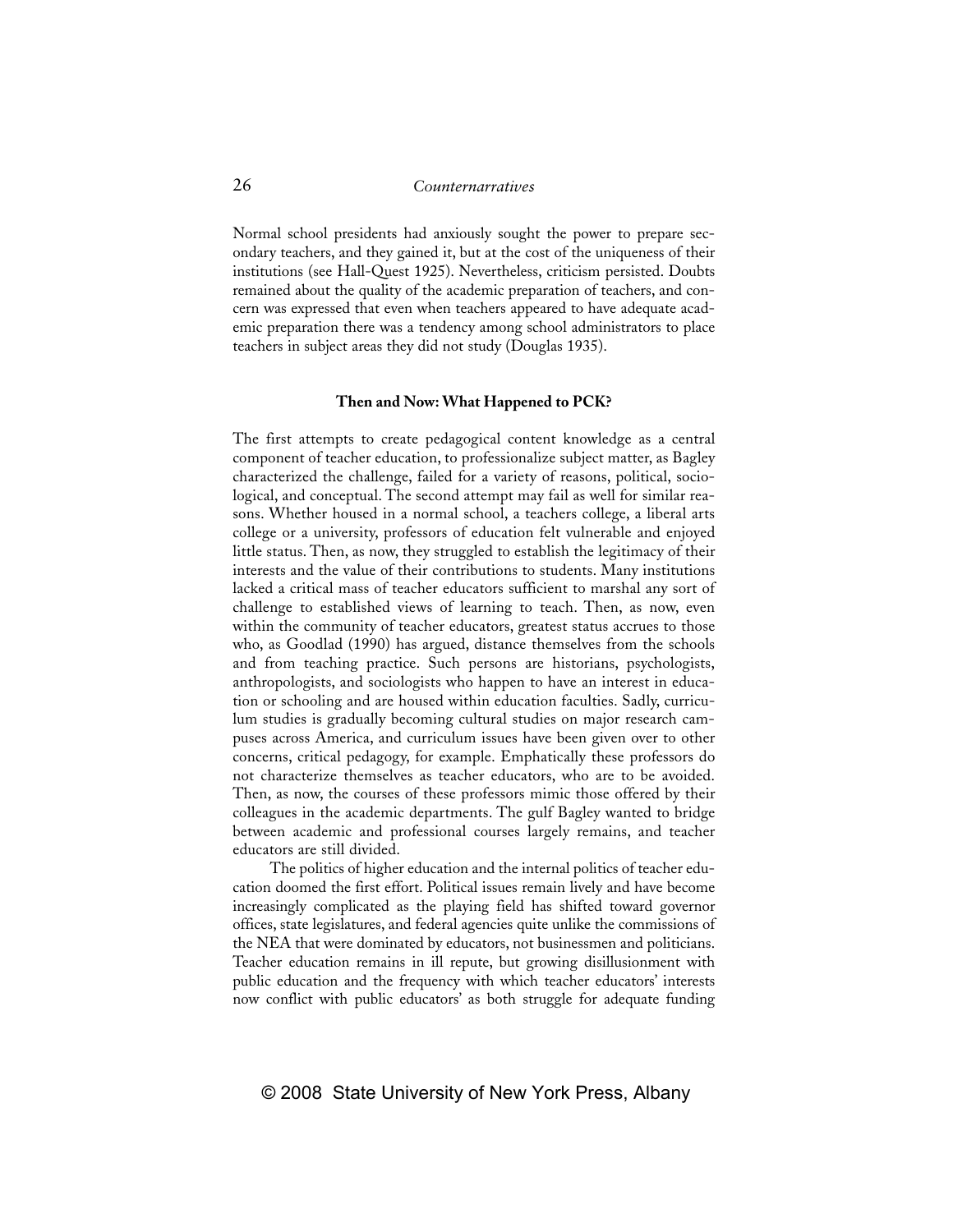makes it no longer possible to take comfort in being allies as when Brooks stood and argued the cause of teacher education at an NEA convention.

There are important differences, however. Teacher education now represents a sizable, if not entirely well-respected, research enterprise. Some 1,300 institutions of higher education educate teachers. While some teacher educators express fear about the future of teacher education, not wholly unlike that common to an earlier era, and threats persist, organizations have been developed since Bagley wrote that are politically skillful and heavily invested in issues important to teachers and teacher educators. These organizations and the teacher education institutions and faculty housed in higher education that support them sustain efforts to develop and extend the knowledge base of teaching which, although underappreciated, has grown dramatically since the publication of *A Nation at Risk.*

The pressures on teacher education are both new and old, and together they created the conditions necessary for a resurrection of the idea of professionalizing content knowledge, of pedagogical content knowledge. Currently the challenge to teacher educators is both to meet standards established by the disciplines and their sponsoring associations, and standards established by powerful political bodies to provide evidence that what we do actually makes a difference for teachers and for student learning. These pressures also are internal to teacher education. The claim that teacher education makes a difference was a claim that at least teacher educators at the turn of the century generally could take for granted. They were certain what they did made for better teachers. But no such confidence now exists, and a convincing case has become increasingly more difficult to make, even as it has become more urgent. Evidence of improved teacher performance is required, and arguing for program quality based upon teacher education inputs will simply not do, thus the question: What is it that teacher educators do that no other group can do? We have almost come full circle.

In substance, Bagley's argument is Shulman's (see Randolph 1924). There is a unique content to teacher education, one that despite persistent claims to the contrary reaches beyond standard academic courses—even when coupled with special methods course add-ons—and touches the very heart of the question of what it means to know a subject so that one can teach it. But what does this assertion mean? What is pedagogical content knowledge? Perhaps the central difficulty facing the effort to professionalize subject matter is not so much political or sociological but conceptual. A few years ago Gary Fenstermacher addressed this point: "Although Shulman and his colleagues clearly focus on the topic of teacher knowledge in ways that have deepened our understanding of the interconnections between content knowledge and pedagogical knowledge, their epistemological framing is difficult to isolate and analyze" (Fenstermacher 1994, 16). He asks, just what kind of knowledge